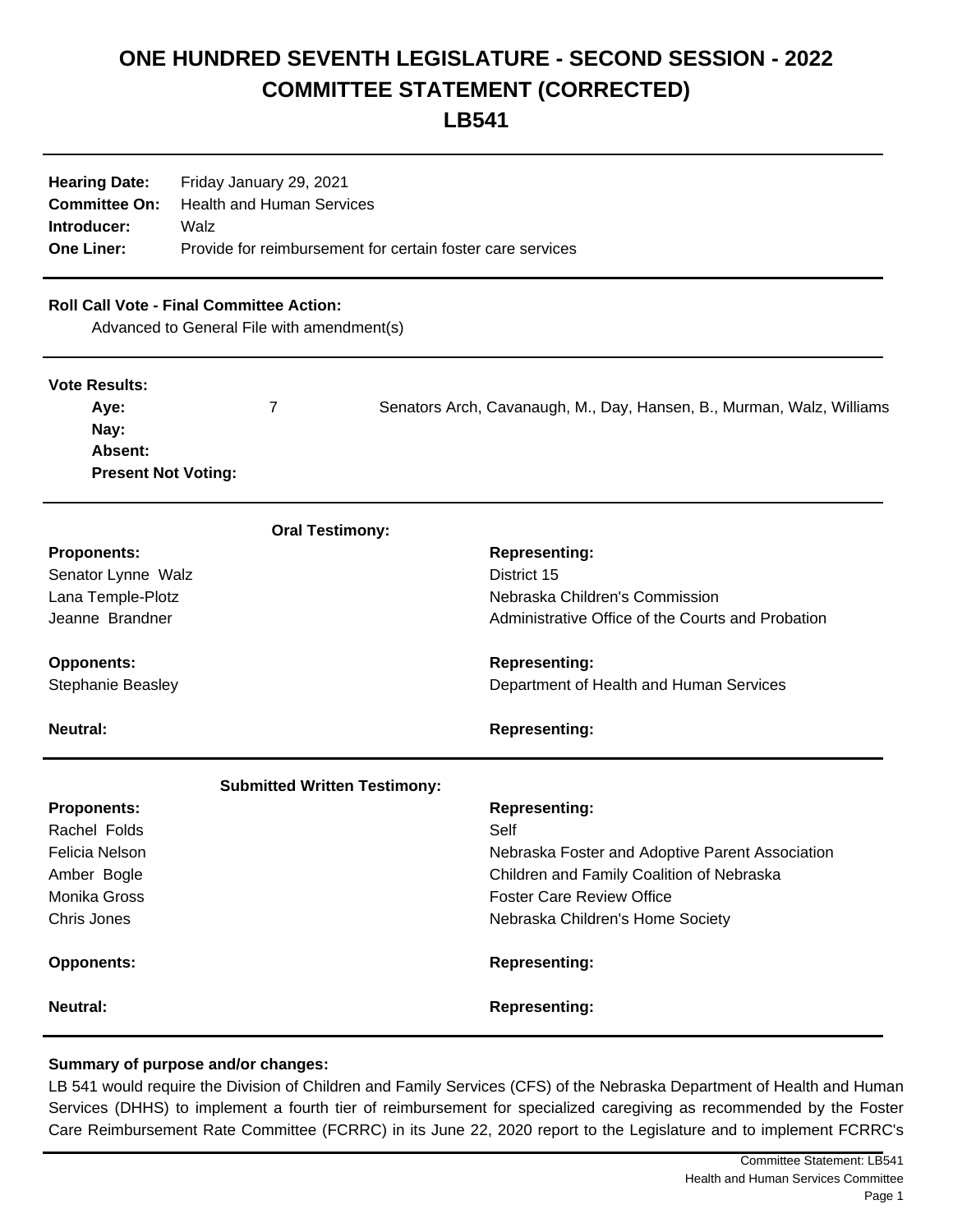reimbursement rate recommendation for treatment family care in the same report. Additionally, LB 541 would require the Division of Medicaid and Long-Term Care of DHHS to implement the same rate recommendation for treatment family care services.

LB 541 inserts a new subsection (2) in section 43-4215 to provide that it is the intent of the Legislature to create an additional level of caregiving for youth in foster care and to implement treatment family care services as reported to the Legislature in the June 22, 2020, Foster Care Reimbursement Rate Committee report. (Section 1, page 2, line 8-12.)

Further, LB 541 inserts a new subsection (3) in section 43-4215 to state legislative findings, including that:

there is a need for consistency in the implementation of a fourth tier of caregiving across the state;

the fourth tier of caregiving and reimbursement exists in the continuum of foster care services available in Nebraska, however, there is a variation in the rates, implementation and outcomes;

the use of a fourth tier of rates outside of the established rate structure can create barriers to permanency for children entering adoption and guardianship; and

the fourth tier of caregiving should be utilized to support the exceptional caregiving needs of children outside the first three tiers of caregiving.

(Section 1, page 2, lines 13-22.)

Additionally, LB 541 inserts a new subsection (4) in section 43-4215 to state legislative findings, including that:

additional treatment services are needed to support the behavioral and mental health needs of youth who are at risk of, or stepping down from, congregate treatment placement; and

treatment family care services uses blended funding to support caregivers and prevent placement disruption. (Section 1, page 2, lines 23-27.)

LB 541 inserts a new subsection (5) in section 43-4215 to provide that on or before July 1, 2021, the Division of Children and Family Services of the Nebraska Department of Health and Human Services shall implement a fourth tier of caregiving statewide as the specialized level of care, with standardized rates for foster parents and child placing agencies as reported to the Legislature by the Foster Care Reimbursement Rate Committee in its June 22, 2020 report. (Section 1, page 2, lines 28-31, page 3, lines 1-3.)

Proposed Specialized Level of Care Rates Age Proposed Specialized Rate 0-5 \$77.75 6-11 \$82.55 12-18 \$84.22

LB 541 inserts a new subsection (6) in section 43-4215 to provide that on or before July 1, 2021, the Division of Children and Family Services of the Nebraska Department of Health and Human Services shall implement the reimbursement rate recommendation of the Foster Care Reimbursement Rate Committee for treatment family care as reported to the Legislature in its June 22, 2020 report. (Section 1, page 3, lines 4-9.)

Finally, LB 541 inserts new language in section 68-1210 to provide that on or before July 1, 2021, the Division of Medicaid and Long-Term Care of the Department of Health and Human Services shall implement the reimbursement rate recommendation of the Foster Care Reimbursement Rate Committee for treatment family care services as reported to the Legislature in its June 22, 2020 report. (Section 2, page 4, lines 6-11.)

The Foster Care Reimbursement Rate Committee's recommended rate for treatment family care is \$108.95 per day (\$762.64 per week).